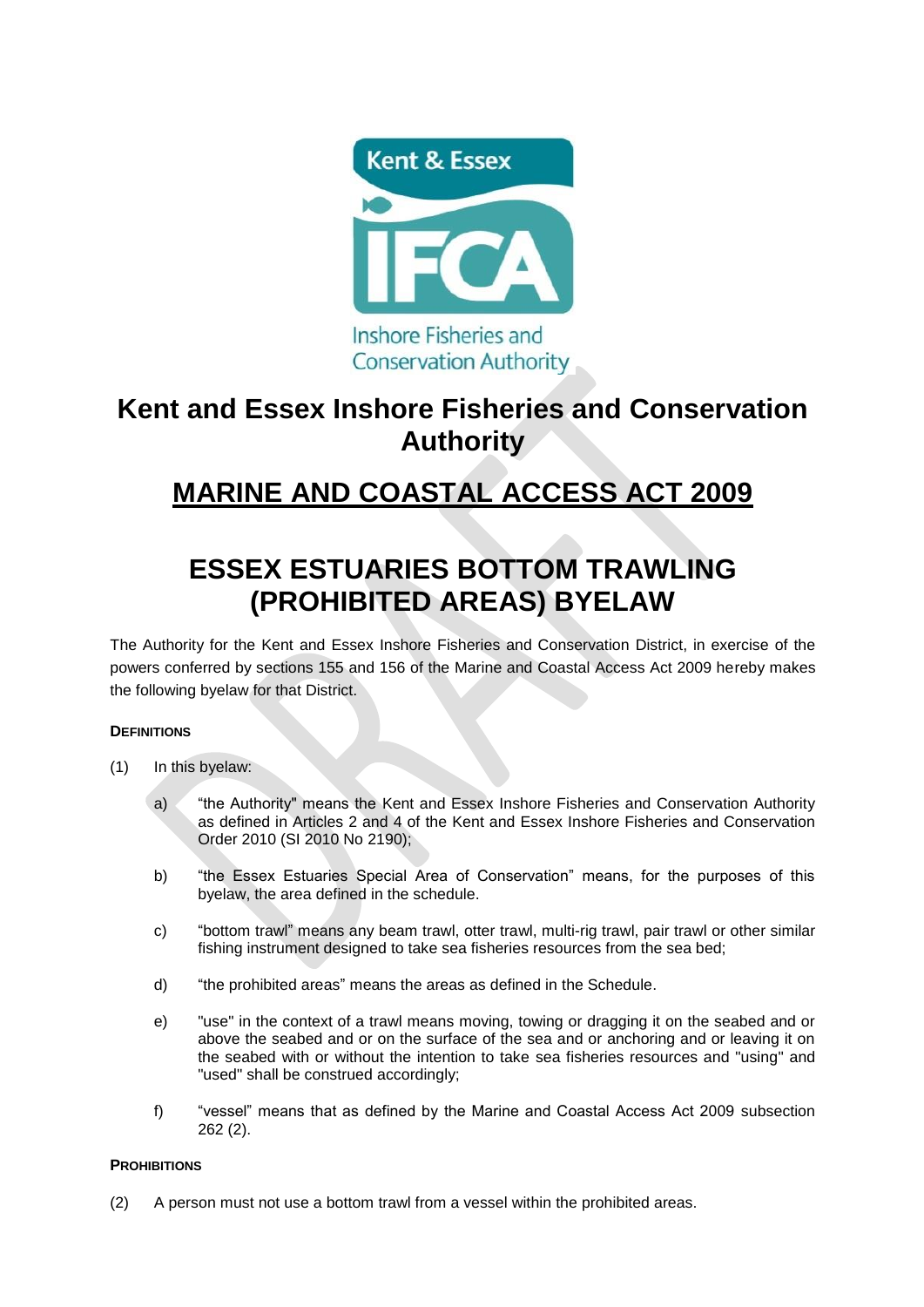#### **SCIENTIFIC EXEMPTION**

(3) This byelaw shall not apply to a person performing an act which would otherwise constitute an offence against this byelaw, if that act was carried out in accordance with a written permission issued by the Authority permitting that act for scientific, stocking or breeding purposes.

I hereby certify that the above byelaw was made by the Authority at their meeting on the 12th day of September 2016.

Peter Sass Clerk to the Kent and Essex Inshore Fisheries and Conservation Authority

Paragon House Albert Street Ramsgate Kent. CT11 9HD

 The Secretary of State for Environment, Food and Rural Affairs in exercise of the power conferred by section 155(4) of the Marine and Coastal Access Act 2009 confirms the Essex Estuaries Bottom Trawling (Prohibited Areas) Byelaw made by Kent and Essex Inshore Fisheries and Conservation Authority on 12th September 2016.

Date:

A Senior Civil Servant for, and on behalf of, the Secretary of State for Environment, Food and Rural **Affairs**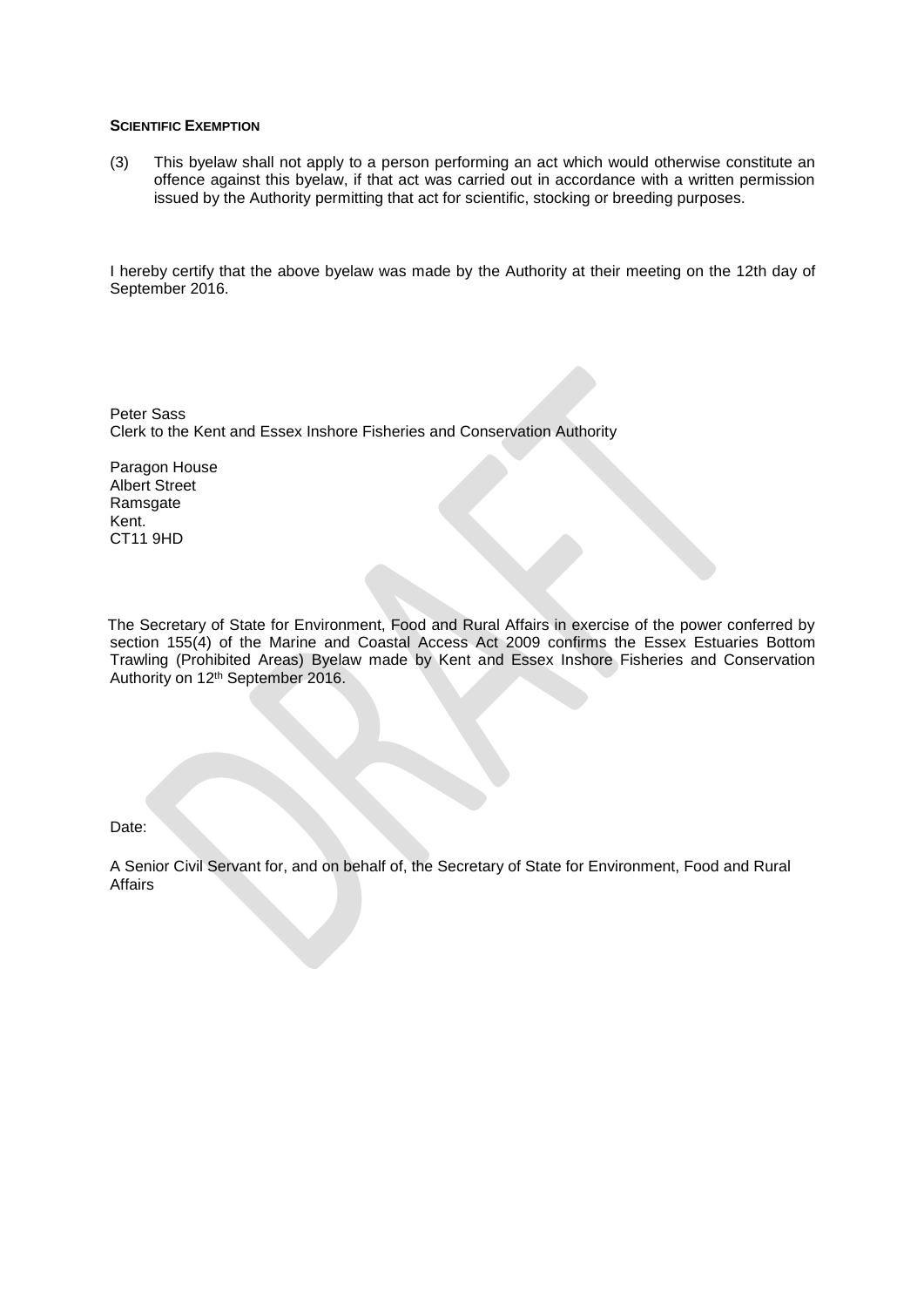#### **SCHEDULE**

Co-ordinates used in this Byelaw are based on WGS 84 datum, where 'WGS 84' means the World Geodetic System, revised in 1984 and further revised in 2004.

#### Definition of "Essex Estuaries Special Area of Conservation"

"Essex Estuaries Special Area of Conservation" means the area enclosed by a series of straight lines drawn sequentially from:

Point 1 (51 degrees 46.367 minutes North, 01 degrees 06.739 minutes East) to Point 2 (51 degrees 40.021 minutes North, 01 degrees 07.130 minutes East) to Point 3 (51 degrees 33.981 minutes North, 01 degrees 02.866 minutes East) to Point 4 (51 degrees 31.192 minutes North, 00 degrees 57.188 minutes East) to Point 5 (51 degrees 30.211 minutes North, 00 degrees 50.822 minutes East) to Point 6 (51 degrees 30.216 minutes North, 00 degrees 46.894 minutes East) to Point 7 (51 degrees 31.282 minutes North, 00 degrees 46.817 minutes East) and then by a line drawn along the coast at the level of mean high water spring tide back to Point 1

#### Definition of "Prohibited Areas"

"Prohibited Area 1 – River Blackwater" means the area enclosed by a straight line drawn from:

Point 1 (51 degrees 46.545 minutes North, 00 degrees 54.025 minutes East) to Point 2 (51 degrees 45.964 minutes North, 00 degrees 54.010 minutes East) to Point 3 (51 degrees 44.612 minutes North, 00 degrees 53.704 minutes East) and then by a line drawn along the coast at the level of mean high water spring tide back to Point 1

"Prohibited Area 2 – Rivers Crouch and Roach" means the area enclosed by a series of straight lines

drawn sequentially from:

Point 1 (51 degrees 37.916 minutes North, 00 degrees 55.914 minutes East) to Point 2 (51 degrees 37.203 minutes North, 00 degrees 56.774 minutes East) and then by a line drawn along the coast at the level of mean high water spring tide to Point 3 (51 degrees 33.471 minutes North, 00 degrees 51.516 minutes East) to Point 4 (51 degrees 33.221 minutes North, 00 degrees 51.005 minutes East) and then by a line drawn along the coast at the level of mean high water spring tide back to Point 1

"Prohibited Area 3 – River Colne" means the area enclosed by a series of straight lines drawn sequentially from:

Point 1 (51 degrees 46.388 minutes North, 01 degrees 02.679 minutes East) to Point 2 (51 degrees 45.968 minutes North, 01 degrees 01.772 minutes East) to Point 3 (51 degrees 46.588 minutes North, 00 degrees 57.035 minutes East) and then by a line drawn along the coast at the level of mean high water spring tide back to Point 1

"Prohibited Area 4 – Ray Sand Channel" means the area enclosed by a series of straight lines drawn sequentially from:

Point 1 (51 degrees 44.631 minutes North, 00 degrees 56.015 minutes East) to Point 2 (51 degrees 44.761 minutes minutes North, 00 degrees 56.128 East) to Point 3 (51 degrees 42.849 minutes North, 01 degrees 07.342minutes East) to Point 4 (51 degrees 37.952 minutes North, 00 degrees 56.032 minutes East) and then by a line drawn along the coast at the level of mean high water spring tide back to Point 1